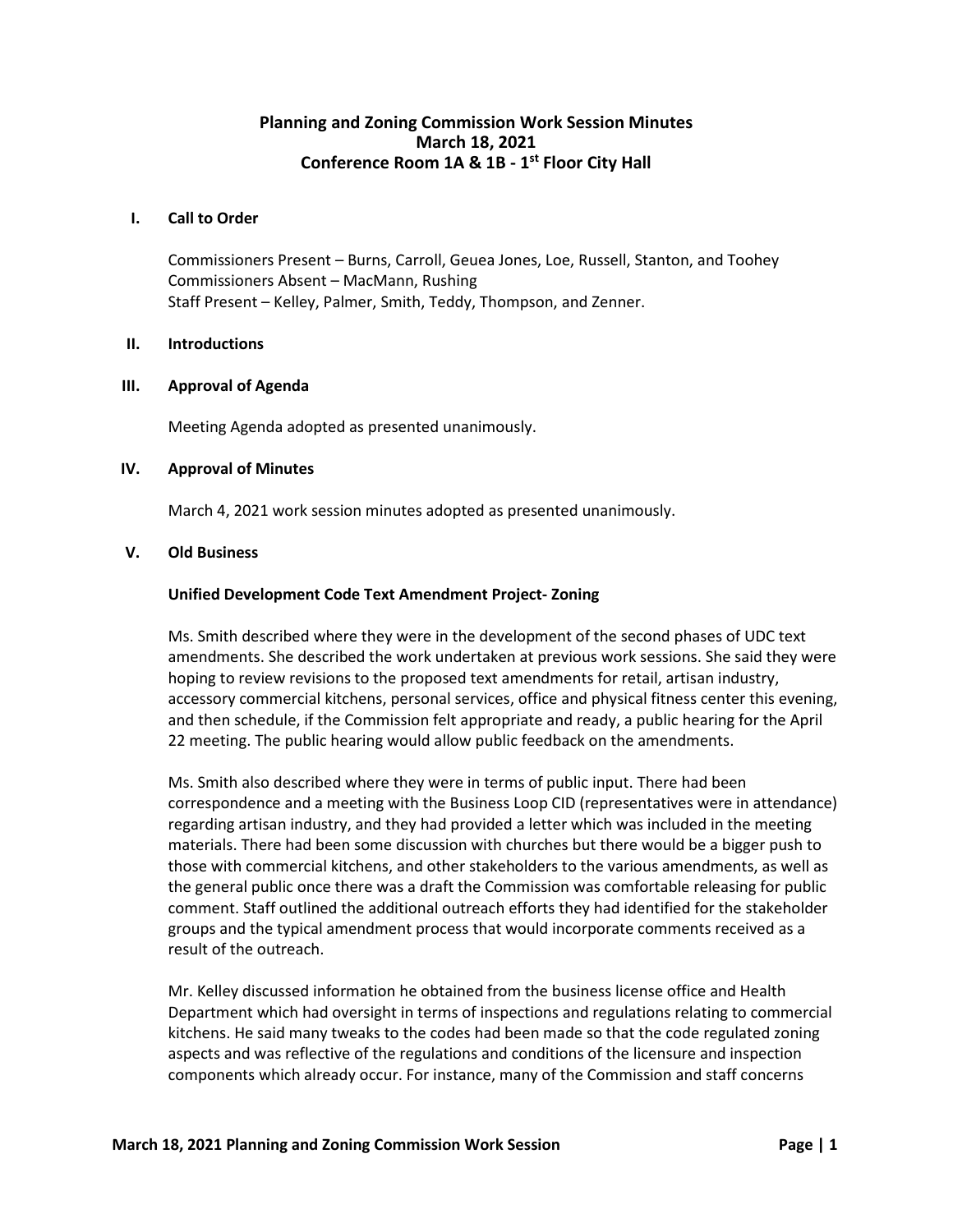about too many users overusing a commercial kitchen were already addressed by the Health Department and that there was not a need to try and have zoning regulations thereof.

Mr. Kelley summarized where they were with the Artisan Industry text amendment draft, and the conversations that had occurred with the Business Loop CID Executive Director Carrie Gartner and Susan Hart.

He said following the previous work session staff had taken the comments and worked to create two classes of the artisan industry use based upon the feedback. They had looked at the spectrum of uses from those that may be appropriate in impact for the neighborhood level versus uses that at larger scales are much heavier manufacturing or industry and tried to find categories that fit the scale considerations that had also been discussed as the lens by which to consider regulations rather than mechanism characteristics. There was general discussion on the class 1 and class 2 characteristics. There was additional discussion of how the re-use of buildings, especially in the M-DT zone, could impact or be considered in the regulations.

Mr. Kelley discussed the types of criteria a conditional use permit (CUP) process could include for situations/contexts/locations or users in certain zones. A CUP would be the procedural option if an artisan industry's scale or type went beyond what was permitted in the use-specific standards. Commissioners discussed operational and other business considerations that may make something work or not work in a given context and criteria. There was discussion on how to make the rules or expectations known both for permitted users and those interested in pursuing the CUP process.

There was discussion on the scale of use and users in the various classes. The class 1 users were less likely to go the direction of heavy industry as aggregate users. Some Commissioners were concerned that the impact of several class 2 users co-locating in aggregate could have negative impacts or just really an operational model that might be a better fit for an industrial park than what was expected in the commercial zones that permit artisan industries. There was discussion on size and scale considerations that might go outside this line if exceeded by an individual user or by several aggregate users. There was discussion on using some of the parallel language used in a few other code amendments on how a single versus multiple users under one roof could be considered. There was discussion about looking at 15,000 as the line for an individual artisan, and requiring a CUP if a single user was larger, and then a max of 30,000 in aggregate. How to allocate between class 1 and class 2 was discussed, with more concern on the class 2 users. 30,000 total in aggregate class 2 was discussed as an option to consider before a CUP, which could be several small users or up to two 15,000 sq. foot users.

There was a discussion on the live-work sections of the UDC and how to look at it for comparison in determining thresholds and also how additional discussion and work on the livework sections of the code needed to occur. While related to this discussion, Mr. Kelley said there had been conversations with the Building and Site staff and that they would like to have a more full discussion in the future as code amendments continued. Ms. Loe offered insights into some of the disconnection points between the UDC adopted in 2017 and Building Codes adopted in 2018 in terms of the live/work definition. The definitions and the standards did not align. She also discussed the overlap and disconnect with the home occupation allowance in the code, which allowed 20% of a residential space to be used for the occupation and a CUP for up to 40% in all districts of the UDC, while the building code says more than 10% of a space being